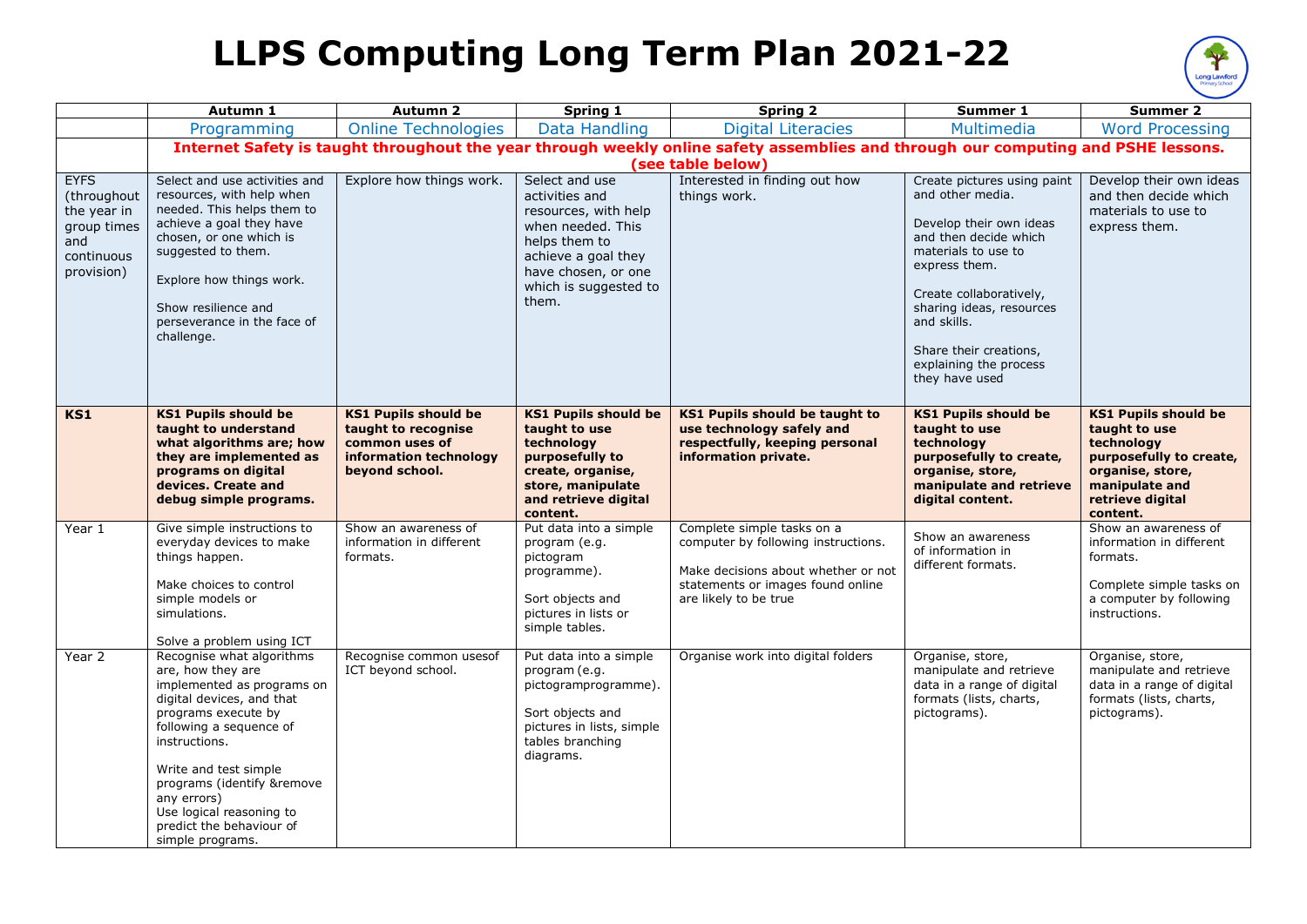| KS2    | <b>KS2 Pupils should be</b><br>taught to design, write<br>and debug programs<br>that accomplish specific<br>goals, including<br>controlling or<br>simulating<br>physical systems; solve<br>problems by<br>decomposing them into<br>smaller parts.                                                                                                                                                                                                   | <b>KS2 Pupils should be</b><br>taught to use search<br>technologies<br>effectively,<br>appreciate how results<br>are selected and<br>ranked,<br>and be discerning in<br>evaluating digital<br>content.                        | <b>KS2 Pupils should</b><br>be taught to select,<br>use and combine a<br>variety of<br>software that<br>accomplish given<br>goals, including<br>collecting,<br>analysing,<br>evaluating and<br>presenting data<br>and information.                                           | <b>KS2 Pupils should be</b><br>taught to use technology<br>safely, respectfully and<br>responsibly, recognise<br>acceptable/<br>unacceptable behaviour,<br>identify a range of ways<br>to report concerns about<br>content and contact. | <b>KS2 Pupils should be</b><br>taught to select, use<br>and<br>combine a variety of<br>softwareto design,<br>create and present<br>information.                                                                               | <b>KS2 Pupils should be</b><br>taught to KS2 Pupils<br>should be taught to<br>select, use and<br>combine<br>a variety of<br>softwareto<br>present information.                                                                                                                                                                      |
|--------|-----------------------------------------------------------------------------------------------------------------------------------------------------------------------------------------------------------------------------------------------------------------------------------------------------------------------------------------------------------------------------------------------------------------------------------------------------|-------------------------------------------------------------------------------------------------------------------------------------------------------------------------------------------------------------------------------|------------------------------------------------------------------------------------------------------------------------------------------------------------------------------------------------------------------------------------------------------------------------------|-----------------------------------------------------------------------------------------------------------------------------------------------------------------------------------------------------------------------------------------|-------------------------------------------------------------------------------------------------------------------------------------------------------------------------------------------------------------------------------|-------------------------------------------------------------------------------------------------------------------------------------------------------------------------------------------------------------------------------------------------------------------------------------------------------------------------------------|
| Year 3 | Use logical reasoning to<br>explain how a simple<br>algorithm works.<br>Use sequence, selection<br>and repetition in programs.<br>Analyse and tackle problems<br>by decomposing into smaller<br>parts.                                                                                                                                                                                                                                              | Use software or search<br>engines effectively<br>Become discerning<br>(having/showing good<br>judgement) in evaluating<br>digital content.                                                                                    | Identify how to select<br>information to put into<br>a data table.<br>Recognise which<br>information is suitable<br>for their topic.<br>Design a questionnaire<br>tocollect information.                                                                                     | Identify and select appropriate<br>informationusing straight forward<br>lines of enquiry.<br>Use different approaches tosearch<br>and retrieve digital information,<br>including the browser address bar<br>and shortcuts               | Use sequence, selection<br>and repetition in<br>programs.                                                                                                                                                                     | Use software or search<br>engines effectively                                                                                                                                                                                                                                                                                       |
| Year 4 | Detect and correct errors in<br>algorithms and programs<br>(debug).<br>Test programs using models<br>and simulations.<br>Design and write programs<br>that accomplishspecific<br>goals, working with variables<br>for input and output.<br>Use logical reasoning to<br>detect problems, make<br>changes and find out what<br>happens as a result.                                                                                                   | Use and combine a variety<br>of software and internet<br>services on a range of<br>digital devices to<br>accomplish given goals,<br>including collecting,<br>analysing, evaluating and<br>presenting data and<br>information. | Describe how to sort<br>and organise<br>information to use in a<br>database.<br>Create a branching<br>database from<br>information which they<br>have collected and<br>sorted.                                                                                               | Create programs to control physical<br>systems (robotics/motors/sensors).<br>Discuss opportunities for online<br>communication and collaboration.                                                                                       | Use and combine a variety<br>of software and internet<br>services on a range of<br>digital devices to<br>accomplish given goals,<br>including collecting,<br>analysing, evaluating and<br>presenting data and<br>information. | Use and combine a<br>variety of software and<br>internet services on a<br>range of digital devices to<br>accomplish given goals,<br>including collecting,<br>analysing, evaluating and<br>presenting data and<br>information.                                                                                                       |
| Year 5 | With support, begin to<br>produce algorithms by using<br>logical and appropriate<br>structures to organise data,<br>and create precise and<br>accurate sequences of<br>instructions.<br>Use flowcharts and other<br>diagrams to follow how a<br>process or model works.<br>Use logical reasoning to<br>solve problems and model<br>situations and processes.<br>Predict what will happen<br>when variables and rules<br>within a model are changed. | Recognise the need for<br>accuracy when searching<br>for and selecting<br>information.<br>Use different<br>sources to double check<br>information found.                                                                      | Describe how to check<br>for and spot inaccurate<br>data.<br>Know which formulas<br>to use to change a<br>spreadsheet model.<br>Create data collection<br>forms and enter data<br>from these accurately.<br>Make graphs from the<br>calculations on their<br>ownspreadsheet. | Select, use and combine a variety of<br>software, including internet services<br>on a range of digital devices,<br>explaining how email and online<br>discussion areas are used for<br>communication and collaboration.                 | Prepare and present<br>information in a range of<br>forms, using ICT safely<br>and responsibly.                                                                                                                               | Prepare and present<br>information in a range of<br>forms, using ICT safely<br>and responsibly.<br>Select, use and combine<br>a variety of software,<br>including internet<br>services on a range of<br>digital devices, explaining<br>how email and online<br>discussion areas are used<br>for communication and<br>collaboration. |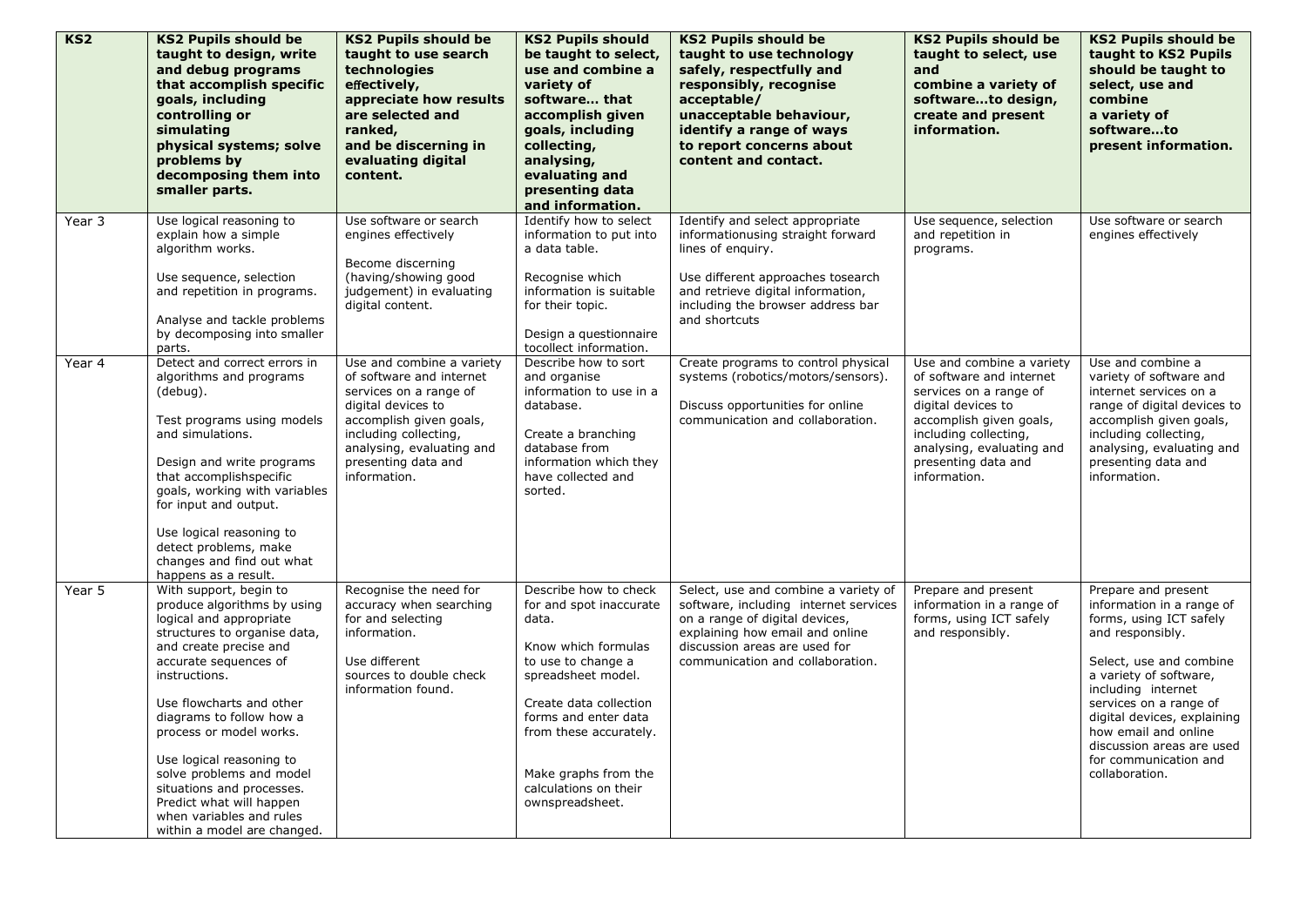| Year 6 | Produce algorithms            | Take account of accuracyand | Explain that changing  | Design and create/use arange of     | Evaluate and improve          | Design and create/use a       |
|--------|-------------------------------|-----------------------------|------------------------|-------------------------------------|-------------------------------|-------------------------------|
|        | independently using logical   | potential bias when         | thenumerical data      | programs to accomplish given goals. | presentations in the light of | range of programs to          |
|        | and appropriate structures to | searching for and selecting | affects a calculation. |                                     | discussion, marking and       | accomplish given goals.       |
|        | organise and record data.     | information.                |                        |                                     | audience response.            |                               |
|        |                               |                             | Create data collection |                                     |                               | Evaluate and improve          |
|        | Create flowcharts and other   |                             | forms and enter data   |                                     |                               | presentations in the light of |
|        | diagrams to explainhow a      |                             | from these accurately. |                                     |                               | discussion, marking and       |
|        | process or model works.       |                             | Make graphs from the   |                                     |                               | audience response.            |
|        |                               |                             | calculations on their  |                                     |                               |                               |
|        | Independently problem solve   |                             | spreadsheet.           |                                     |                               |                               |
|        | and model situations and      |                             |                        |                                     |                               |                               |
|        | processes, by understanding   |                             | Sort and filter        |                                     |                               |                               |
|        | and explaining the impact of  |                             | information.           |                                     |                               |                               |
|        | changing variables and rules  |                             |                        |                                     |                               |                               |
|        | within a model.               |                             |                        |                                     |                               |                               |

|             | INTERNET SAFETY - taught weekly through online safety assemblies and throughout the year in computing and PSHE<br>lessons.                                                                                                                                  |  |  |  |  |
|-------------|-------------------------------------------------------------------------------------------------------------------------------------------------------------------------------------------------------------------------------------------------------------|--|--|--|--|
|             | Physical Health and Mental Wellbeing Statutory Guidance (updated September 2021) - Internet Safety and Harms:                                                                                                                                               |  |  |  |  |
|             | Pupils should know:                                                                                                                                                                                                                                         |  |  |  |  |
|             | that for most people the internet is an integral part of life and has many benefits                                                                                                                                                                         |  |  |  |  |
| $\bullet$   | about the benefits of rationing time spent online, the risks of excessive time spent on electronic devices and the impact of positive and negative content online on<br>their own and others' mental and physical wellbeing                                 |  |  |  |  |
| I۰          | how to consider the effect of their online actions on others and know how to recognise and display respectful behaviour online and the importance of keeping<br>personal information private                                                                |  |  |  |  |
| $\bullet$   | why social media, some computer games and online gaming, for example, are age restricted                                                                                                                                                                    |  |  |  |  |
| I۰          | that the internet can also be a negative place where online abuse, trolling, bullying and harassment can take place, which can have a negative impact on mental<br>health                                                                                   |  |  |  |  |
|             | how to be a discerning consumer of information online including understanding that information, including that from search engines, is ranked, selected and<br>targeted                                                                                     |  |  |  |  |
| $\bullet$   | where and how to report concerns and get support with issues online                                                                                                                                                                                         |  |  |  |  |
| <b>EYFS</b> | Respond to what they have heard, expressing their thoughts and feelings.                                                                                                                                                                                    |  |  |  |  |
|             | Express their feelings and consider the feelings of others.                                                                                                                                                                                                 |  |  |  |  |
| Year 1      | Identify different devices that can go online and separate those that do not.                                                                                                                                                                               |  |  |  |  |
| Year 2      | Identify obviously false information in a variety of contexts.                                                                                                                                                                                              |  |  |  |  |
|             | Identify personal information that should be kept private.                                                                                                                                                                                                  |  |  |  |  |
|             | Communicate safely, respecting and considering other people's feelings online.                                                                                                                                                                              |  |  |  |  |
| Year 3      | Recognise social networking sites and social networking features built into other things, such as online games and handheld games consoles. Identify ways<br>to keep safe when using ICT. Think before sending and suggest consequences of sending/posting. |  |  |  |  |
|             | Recognise online behaviours that would be unfair. Show respect for individuals and intellectual property (e.g.copyright).                                                                                                                                   |  |  |  |  |